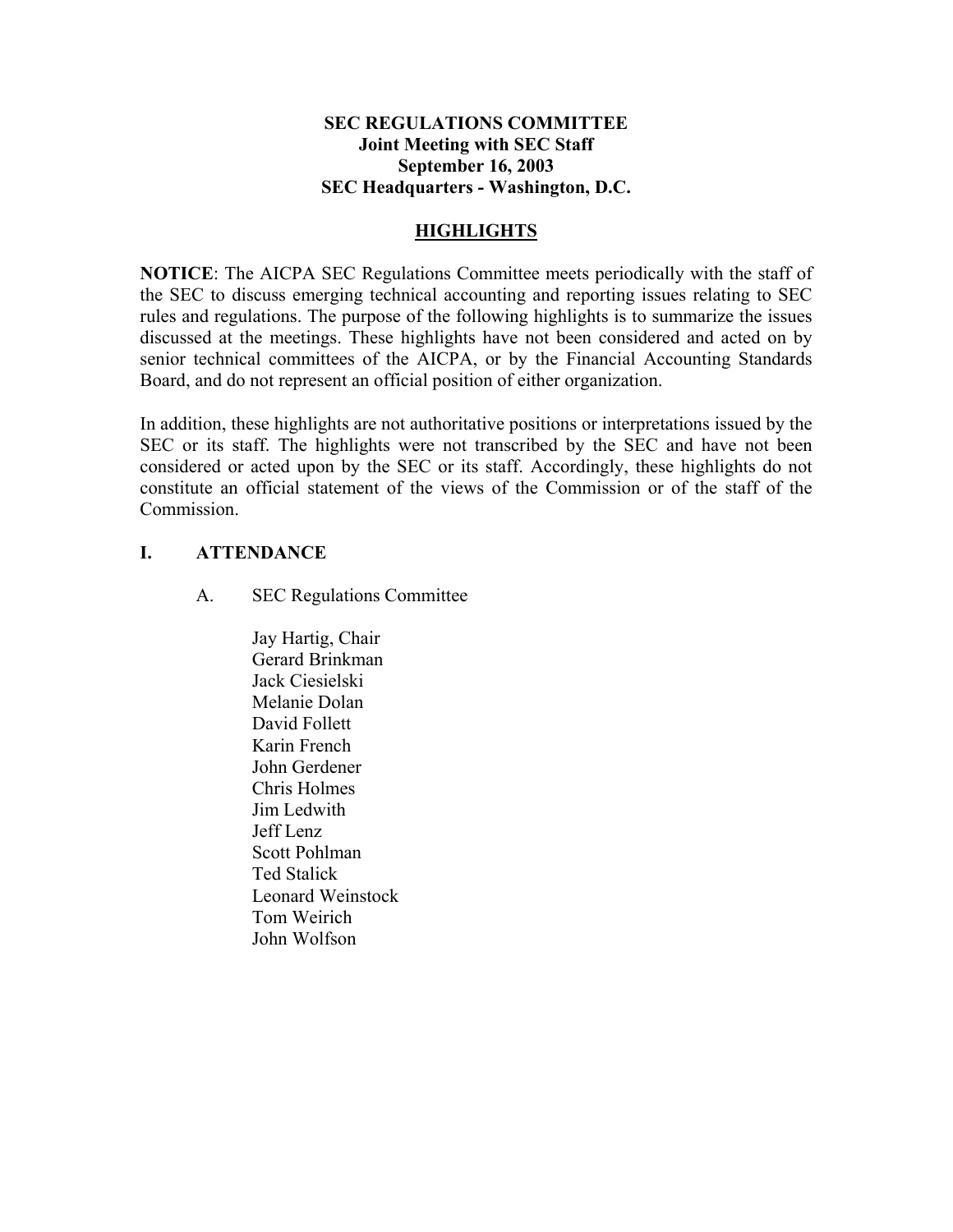#### B. Securities and Exchange Commission

#### *Office of the Chief Accountant*

Scott Taub, Deputy Chief Accountant Jack Albert, Associate Chief Accountant Edmund Bailey, Assistant Chief Accountant Cathy Cole, Associate Chief Accountant Russell Hodge, Professional Accounting Fellow Mike Kigin, Associate Chief Accountant Shelly Luisi, Associate Chief Accountant Jane Poulin, Associate Chief Accountant Eric Schuppenhauer, Professional Accounting Fellow Marilyn Thaemert, Assistant Chief Accountant Kimberly Smith, Academic Accounting Fellow Eric West, Assistant Chief Accountant

#### *Division of Corporation Finance*

 Carol Stacey, Chief Accountant Craig Olinger, Deputy Chief Accountant Louise Dorsey, Associate Chief Accountant Mary Greenawalt, Academic Fellow Todd Hardiman, Associate Chief Accountant Joel Levine, Associate Chief Accountant

#### *Division of Enforcement*

Susan Markel, Chief Accountant

*Division of Investment Management* 

Adeel Jivraj, Assistant Chief Accountant

C. AICPA

 Jennifer Roddy, SECPS Annette Schumacher Barr

D. Guests

Bob Guido (PwC)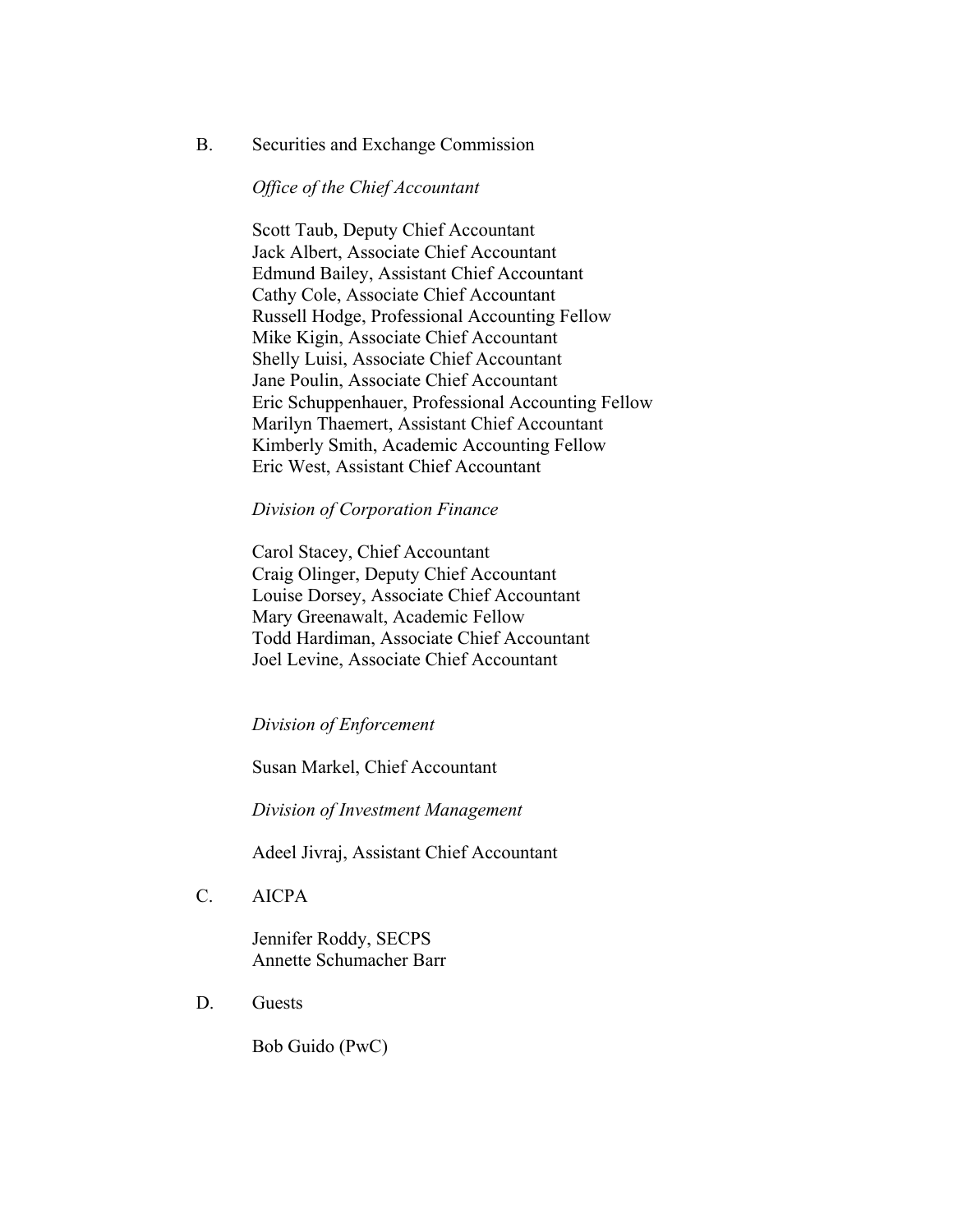## **II. RECENT ORGANIZATIONAL AND STAFF CHANGES**

## **A. Office of the Chief Accountant (OCA)**

Scott Taub provided the following update of personnel changes in OCA:

- Don Nicolaisen has been named the new Chief Accountant. He will be joining the SEC on October 1.
- OCA is continuing to hire additional staff. Five new staff members will join the SEC the week of September 22 and more candidates are being interviewed to fill open positions at the Associate and Assistant Chief Accountant levels. The ideal candidate for an Associate Chief Accountant position is a senior manager with extensive audit experience. Mr. Taub added that recent legislation has greatly improved the efficiency of the staff's hiring process.

## **B. Division of Corporation Finance**

Carol Stacey provided the following update of personnel changes in the Division of Corporation Finance:

- The Division is continuing its hiring efforts. The hiring function is now being handled by a hiring committee that is headed by James Daly and Carol Stacey.
- Two new Professional Accounting Fellows have recently started work in the Division.

## **C. Division of Enforcement**

Susan Markel provided the following update of personnel changes in the Division of Enforcement:

- Susan Markel has been named the Division's new Chief Accountant.
- Six new accountants have recently been hired and the Division has plans to hire six more in the near term. The ideal candidate has public accounting and/or private corporate finance experience at the manager level.

# **D. Chairman's Office**

Scott Taub noted that SEC Chairman Donaldson's executive office functions are administered by three executive managers: Laura Cox (public/government relations), Patrick Van Bargen (policy issues) and Peter Derby (internal operations).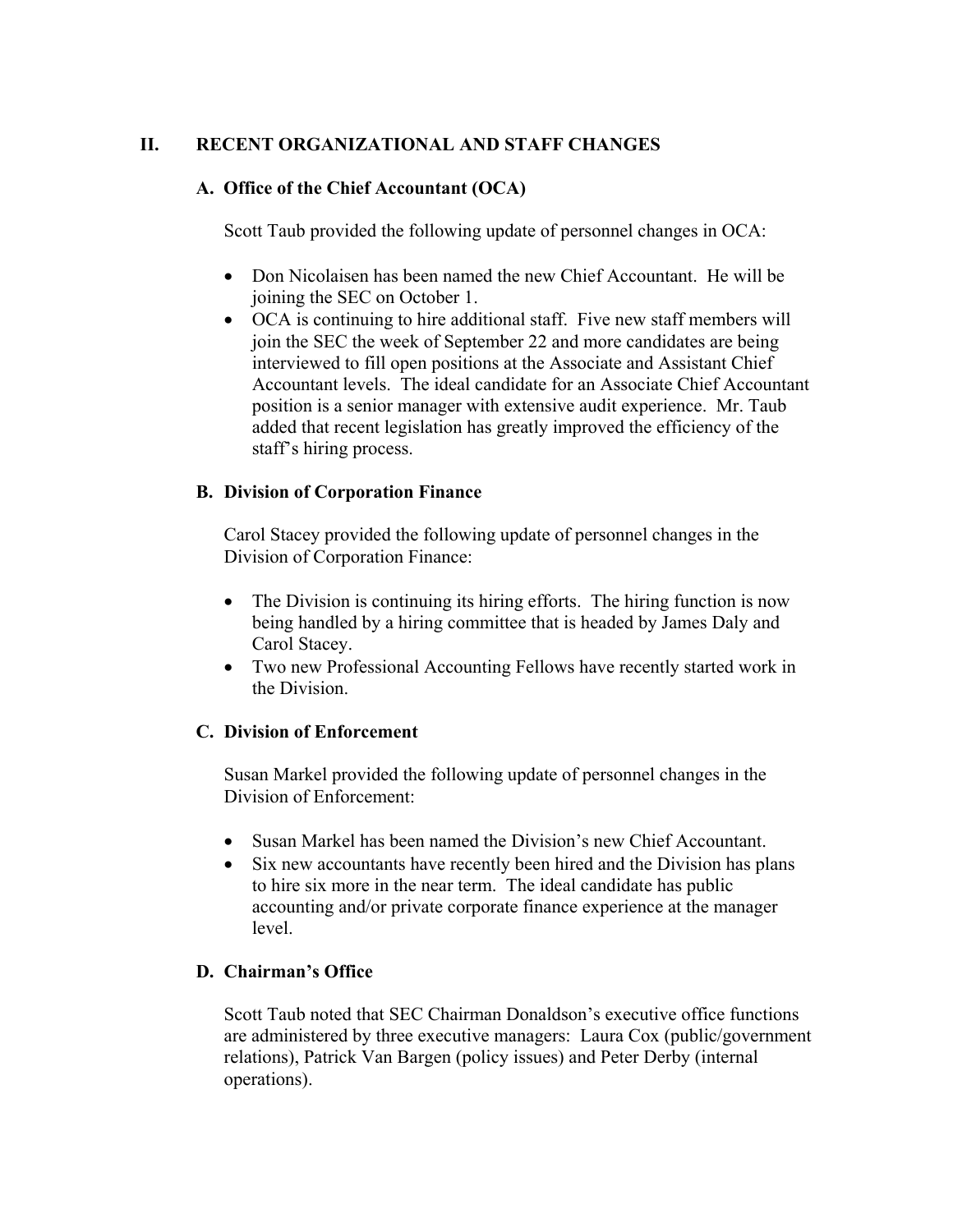#### **E. Professional Accounting Fellow (PAF) Program**

The PAF program is viewed by the Staff as a very beneficial program. The staff would like to increase the number of PAFs to eight by next summer.

## **III. STATUS UPDATES**

### **A. OCA Update**

*SAB 101 Update.* Scott Taub stated that the staff hopes to have the update of SAB No. 101 completed within a month. In the update, the staff (1) deleted all issues that are now covered by EITF Issue No. 00-21 and (2) incorporated applicable sections of the SAB 101 frequently asked questions (FAQ) document. The remainder of the SAB remains unchanged.

 *FAQ on Independence.* On August 13, the staff released its FAQ document on the application of the January 2003 rules on auditor independence issues. The purpose of the FAQ is to clarify the staff's position on the application of the new independence rules to issues arising in practice.

 *Off-Balance Sheet Arrangements Study.* Eric Schuppenhauer noted that the staff is working on a Sarbanes-Oxley mandated study of off-balance sheet arrangements that must be completed during 2004. While conducting the study, the staff may contact representatives of the accounting firm, analyst, and academic communities to gain additional insights and perspectives on offbalance sheet arrangements. Committee members indicated their willingness to assist the staff by providing background information.

 *EITF Issue No. 00-21 Practice Issues.* The staff is primarily working on transition issues; no other major issues have arisen.

### **B. Division of Corporation Finance Update**

*Annual Reports – Fortune 1000 Reviews.* Carol Stacey noted that the staff is continuing its review of annual reports, with a focus on Fortune 1000 companies.

 *MD&A Interpretive Release.* The staff is working on an interpretive release on MD&A disclosures with the hope of finalization this calendar year. The purpose of the release is to provide guidance to registrants that will assist in the formulation of more meaningful MD&A disclosures. If issued, the release would be effective for 2003 10-K MD&A disclosures and will cover a broad range of topics including a concentration on enhanced disclosure for the liquidity and cash flows section. The release will also recommend the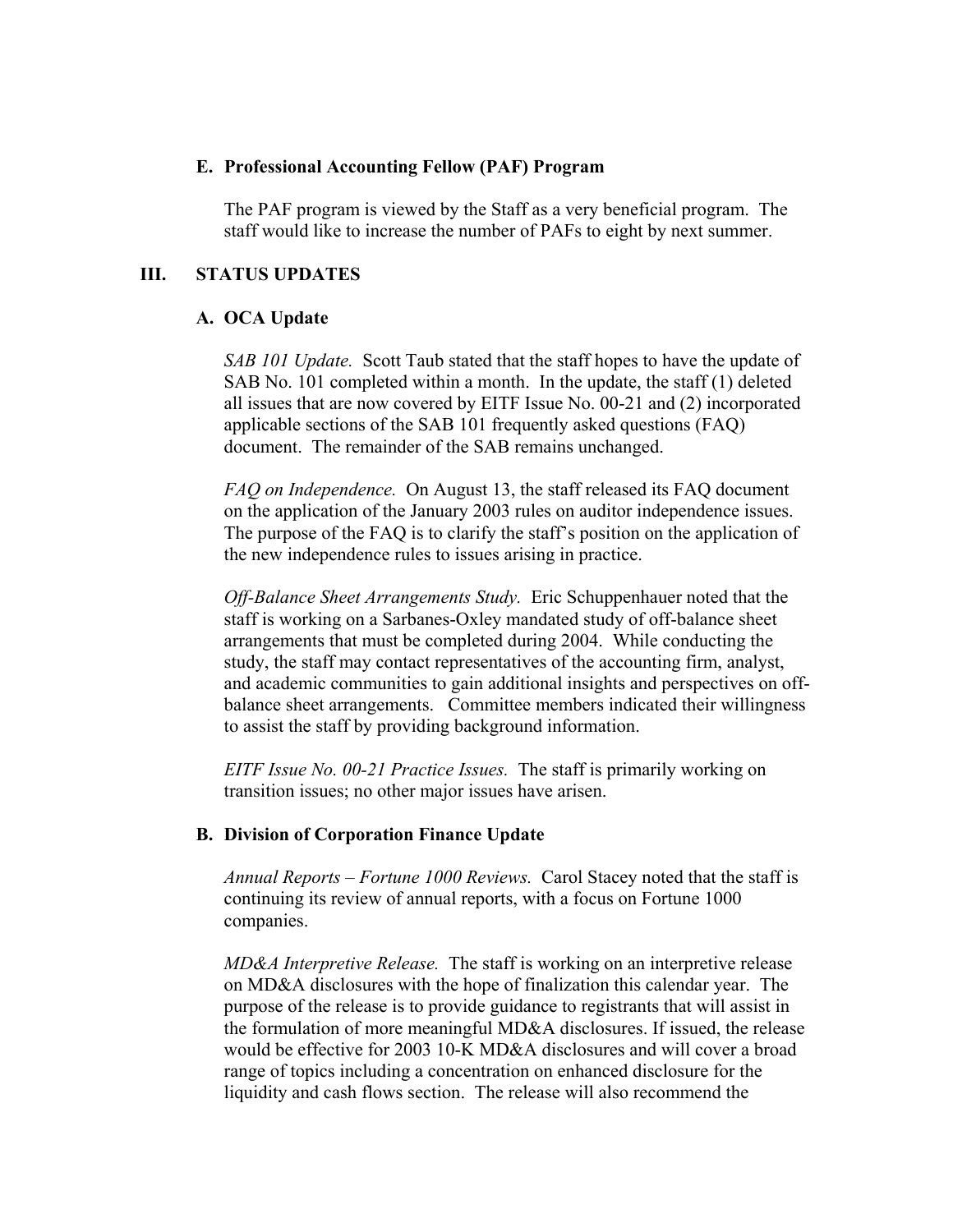addition of a summary section to the MD&A and may include a discussion of common pitfalls/shortcomings noted by the Staff in their reviews of companies' MD&A disclosures included in Form 10-K.

 *Updating Outlines.* The staff is working on updating the Division's three major outlines posted to the SEC website: *Current Issues and Rulemaking, Current Accounting and Disclosure Issues,* and *International Financial Reporting and Disclosure Issues.* 

 *Expanded 8-K Reporting Rulemaking.* The Office of Rulemaking is actively working on this rulemaking with the hopes of finalization in the near term. In addition to finalizing the rule, the staff needs to re-format EDGAR to accept the newly-created 8-K reporting items. Carol Stacey added that the staff considers this rulemaking an initiative under Section 409 of the Sarbanes-Oxley Act.

 *Critical Accounting Policies (CAP) Rulemaking.* The staff will turn its attention to this proposal as soon as other rulemaking initiatives (such as 8-K reporting) are finalized. It is not likely that the final rules will be issued prior to year-end. Some of the concepts in the proposed CAP release, however, will be incorporated in the MD&A interpretive release.

 *Securities Act Reform.* Division Director Alan Beller has indicated his interest in securities act reform. The extent and the timing of the proposed reforms, however, are uncertain at this time.

#### **C. Division of Enforcement Update**

 Susan Markel noted that the Enforcement Division has worked on more than 600 cases this year. Approximately 27% of the cases were financial reporting cases, many of which involved revenue recognition issues, asset overstatement and inadequate or improper disclosures. She also noted that the enforcement staff will investigate both companies *and individuals* that are involved in fraudulent activities. Any individual involved in perpetrating a financial fraud will be investigated, including those individuals outside the organization such as vendors or customers.

### **IV. CLASSIFICATION OF DERIVATIVE GAINS AND LOSSES IN THE INCOME STATEMENT**

Cathy Cole discussed a registrant matter involving an oil and gas company that had entered into financially settled commodity and interest related derivative contracts. The company was using these derivatives in what were referred to as "economic hedges." The derivatives were not designated as or did not qualify as hedges under FASB Statement No. 133. Changes in fair value of the economic hedges were classified in a single line item on the income statement captioned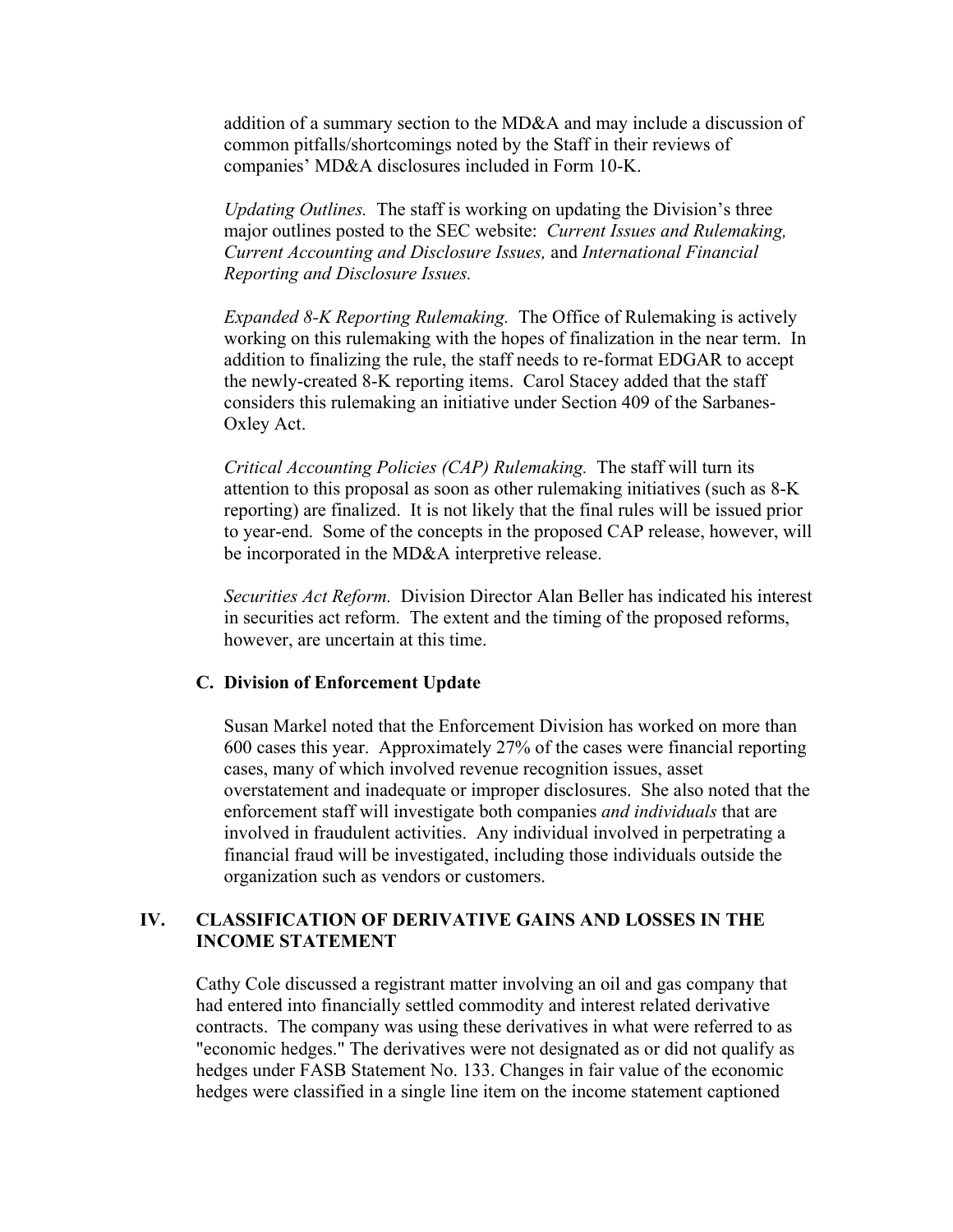"risk management activities." However, realized gains and losses, represented by the periodic or final cash settlements from those economic hedges, were reclassified in the period realized out of risk management activities and into revenue or expense lines associated with the related exposure. The registrant clearly disclosed this practice in the footnotes and included tabular reconciliations and roll-forwards of all derivative changes, amounts, and reclassifications.

The Staff does not believe that the presentation of unrealized gains and losses in one income statement line with reclassification of realized gains and losses to another line is appropriate. While Statement 133 is essentially "silent on geography," it was the clear intention of the FASB to eliminate the practice of synthetic instrument accounting. The Staff believes that the company's presentation was essentially a form of synthetic instrument accounting from an income statement perspective.

Further, Statement 133 is clear that any special accounting for derivatives requires special efforts. That standard only allows the fair value adjustment of a derivative to be split into various components within the context of applying specific hedge accounting models. Reclassifying realized gains and losses, as described, essentially presents hedge accounting-like results for some captions, without a registrant necessarily applying the rigors of hedge accounting.

The Staff asked the registrant to change its presentation in future filings. However, because the company was restating for another matter, the company changed its presentation of realized derivative gains and losses in its amended filing.

The Staff indicated that they are aware of this issue arising in more than one company and in more than one industry. This issue was added to the SEC Regulations Committee agenda in an attempt to communicate this position as quickly as possible to companies and their auditors.

### **V. OTHER-THAN-TEMPORARY (OTT) IMPAIRMENTS AT YEAR-END**

Carol Stacey indicated that the staff's approach to OTT impairments remains unchanged. If and when a consensus is reached in EITF Issue 03-01, companies will be expected to comply with that consensus. In the meantime, the staff will "ask lots of questions" and expect ample disclosures in situations where an investment has been underwater for a significant period of time with no recognition of an other than temporary impairment.

### **VI. METHODS OF COMMUNICATING STAFF POSITIONS**

Scott Taub stated that the staff is looking for ways to efficiently and effectively communicate staff positions. The staff's goal is to identify a central communication vehicle that is retrievable, searchable and constant. He asked the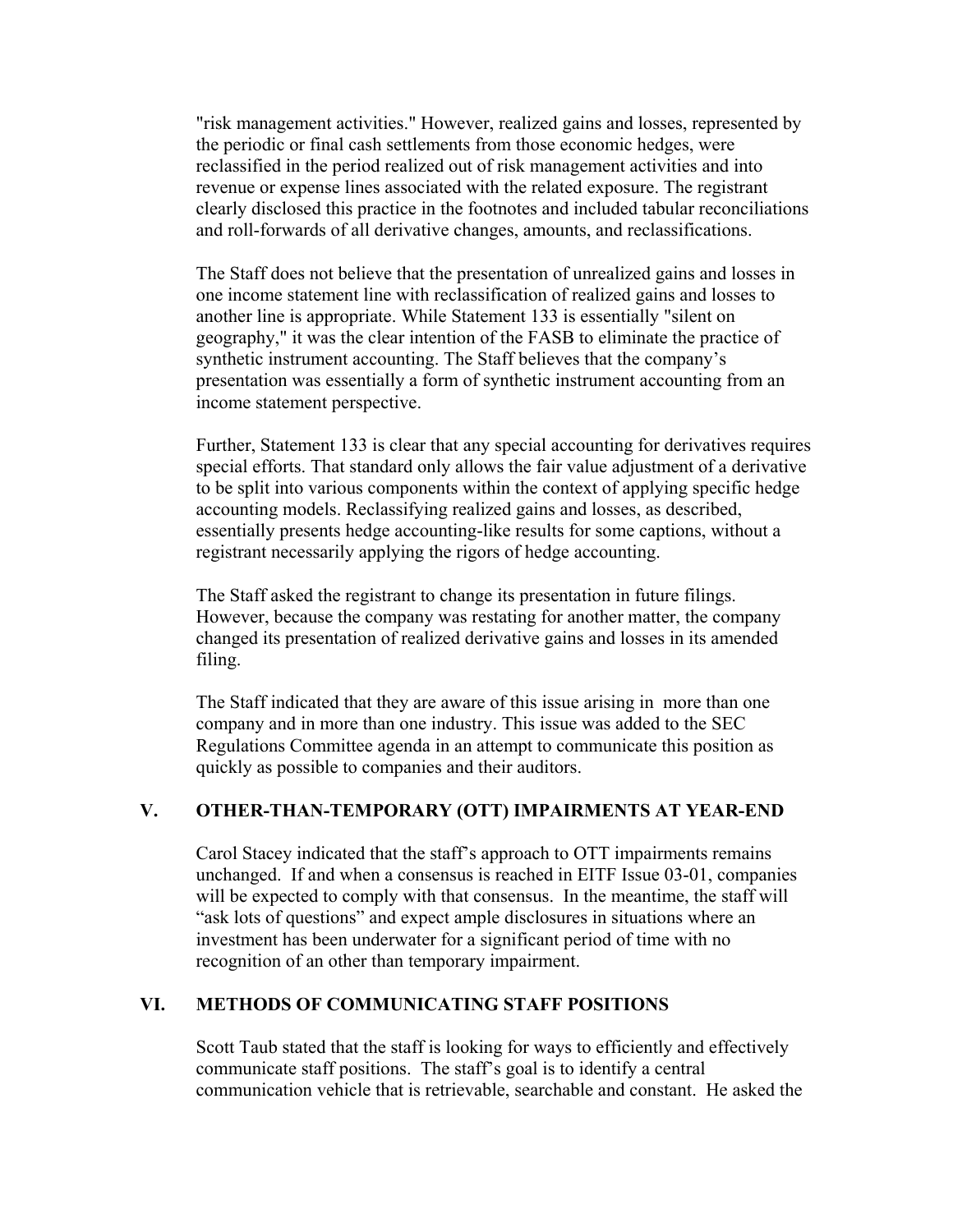Committee for recommendations or suggestions. Jay Hartig agreed to poll the Committee for ideas and provide them to the staff for consideration.

## **VII. CURRENT PRACTICE ISSUES**

## **A. Reporting the Correction of an Error in Financial Statements Included in Form 10-K**

**Background:** In September 2003, a calendar year registrant identifies a material error in the audited financial statements included in its 2002 Form 10-K. Unrelated to the error, in the first quarter of 2003, the registrant has consummated transactions (e.g. FAS 144 discontinued operations, reorganization of entities under common control, restatement of FAS 131 segment information) or adopted accounting principles retroactively that required the restatement of the 2002 interim financial statements included in the 2003 Form 10-Q's and will require the restatement of the 2002 and 2001 annual financial statements when they are included in the 2003 Form 10-K. The registrant has not filed a 1933 Act registration statement.

**Question:** In addition to amending the financial statements in the 2002 Form 10-K to correct the error, must the registrant also revise these financial statements to give effect to the transactions in 2003 that required revision of the 2002 interim financial statements included in the 2003 Form 10Q's?

#### **View A: No**

• The purpose of the Form 10-K/A is to correct the error and not update the financial statements for anything but the error. The second (dual) date on the auditor's report serves to confine the updating responsibility solely to the matters underlying the error. Proponents of View A recognize that an auditor has a responsibility to evaluate events occurring subsequent to the initial issuance of the financial statements for potential reporting implications. However, absent a transactional filing, proponents of View A do not believe it is necessary for the financial statements that are being revised to correct an error to be otherwise amended for other events that occur subsequent to the initial filing. Proponents of View A believe that this approach is consistent with 1934 Act regulations which permit a registrant to report these types of subsequent event transactions referred to above in a Form 8-K, rather than requiring the registrant to amend its previously filed Form 10-K, or otherwise requiring the previously filed historical financial statements to be revised for such events.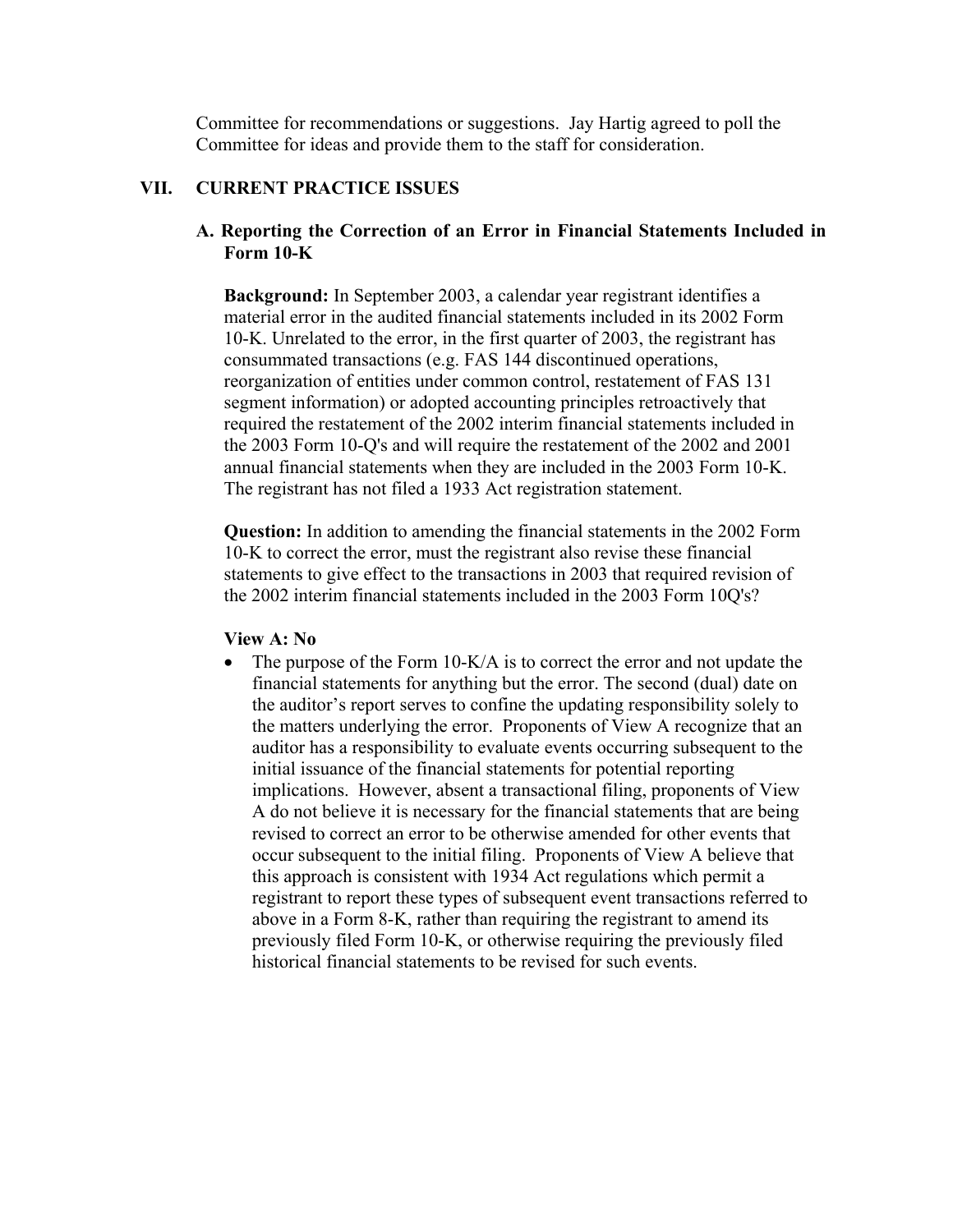- If the financial statements were required to be updated in the Form 10-K/A for subsequent events/transactions other than the error correction, an extended period of time may be necessary to develop the information unrelated to the error which may deprive investors of a timely filing. Further, the notes to the financial statements would need to differentiate between the effect of the error correction on the previously filed financial statements and the effect of the revision relating to the other subsequent events being reflected in the amended financial statements.
- Possible analogy: Appendix C of the Staff Training Material (paragraph II.B.2 ) prohibits the inclusion of historical pooled financial statements in a Form 10-K that give effect to post-year end poolings.

#### **View B: Yes**

The 2002 financial statements are being reissued and should be current at the date of reissuance.

### **Staff Position:**

Craig Olinger stated that the staff takes View A.

### **B. Internal Control Reporting**

**Question 1:** Is internal control reporting (as well as reporting on disclosure controls and procedures) required in registration statements?

**Background and Discussion:** Securities Act and Exchange Act registration statement forms have not been amended to require the information called for by Items 307 or 308 of Regulations S-K and S-B. Therefore, a literal reading of the forms leads one to conclude that issuers are not required to report on disclosure controls and procedures or internal control over financial reporting in registration statements unless the form used requires the registrant to incorporate Exchange Act reports by reference.

**Staff Response:** Internal control reporting is not required in registration statements.

**Question 2:** Must benefit plans that file annual reports on Form 11-K provide a management report on internal control over financial reporting or an auditor's attestation report?

**Background and Discussion:** It appears that benefit plans that file annual reports on Form 11-K are subject to Exchange Act Rule 15d-15 and must maintain and evaluate internal control over financial reporting. However, it also appears that Form 11-K contains no instruction requiring plans to provide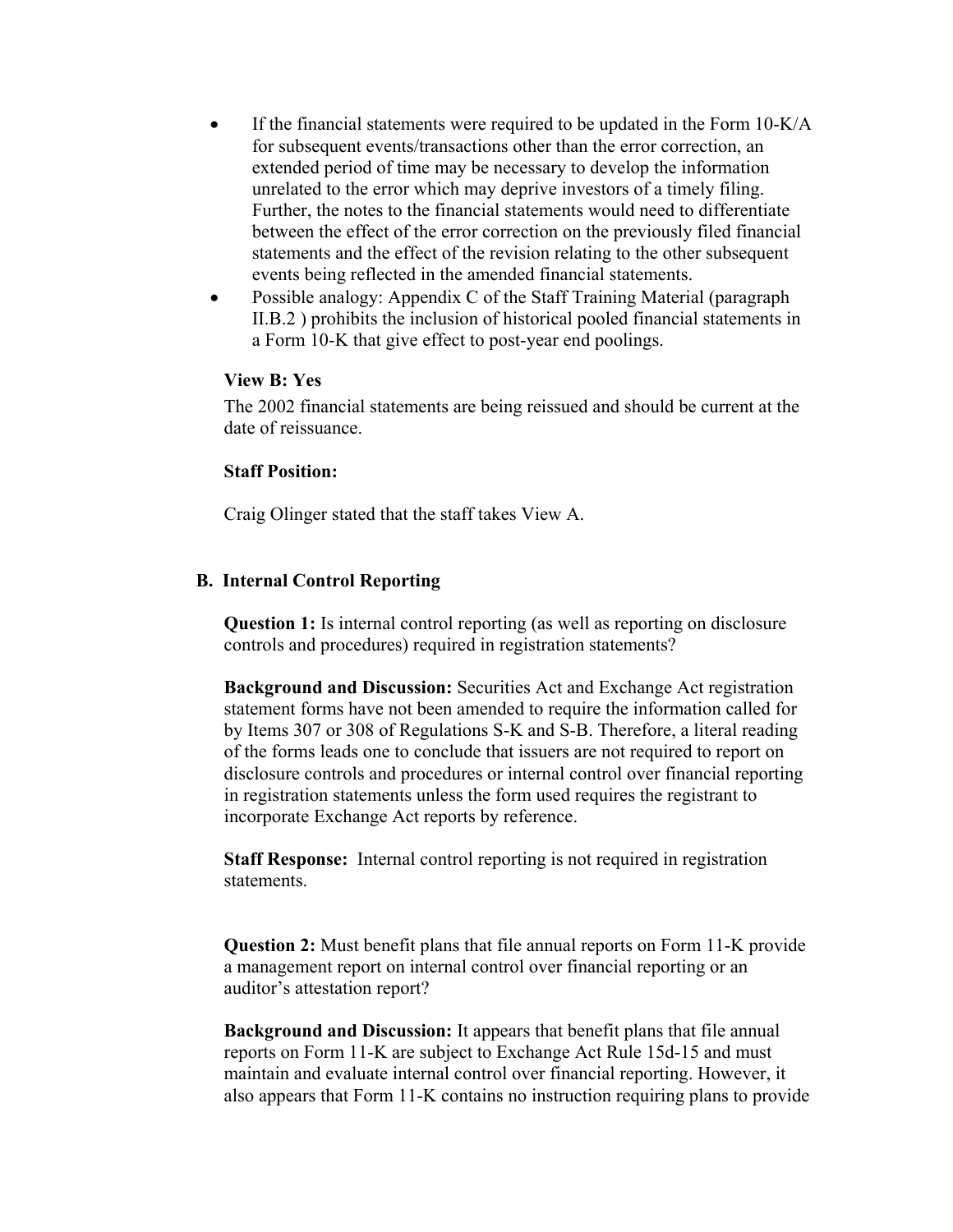a management report on internal control over financial reporting or an auditor's attestation report.

**Staff Response**: Form 11-K does not require a 302 certification. Although the rule is silent regarding Rule 404 reports in Form 11-K, the Staff has agreed that because Form 11-K filers are not subject to Item 308 of Regulation S-K, Form 11-K need not include a 404 report.

**Question 3:** Is internal control reporting (as well as reporting on disclosure controls and procedures) required in "glossy" annual reports that accompany or precede proxy statements pursuant to Exchange Act Rule 14a-3(b)?

**Background and Discussion:** Exchange Act Rule 14a-3 was not amended to require the information called for by Items 307 and 308 of Regulations S-K and S-B. Therefore, it appears that management reports on disclosure controls and procedures and internal control over financial reporting and auditor attestations regarding management reports on internal control over financial reporting are not required in glossy annual reports.

**Staff Response:** Internal control reports are not required in "glossy" annual reports.

**Question 4:** If a company first becomes an accelerated filer in its first fiscal year ending on or after June 15, 2004, must the company comply with the new requirements to evaluate and report on internal control over financial reporting in that same year?

**Background and Discussion:** Consider, for example, a June 30 year-end registrant that has been a registrant for several years. It did not meet the definition of an accelerated filer as of June 30, 2003, but it exceeded the \$75 million market float threshold for the first time on December 31, 2003. It appears that this company must file its June 30, 2004 Form 10-K on an accelerated basis and that this company must comply with the new requirements to evaluate and report on internal control over financial reporting in that Form 10-K. The rationale for this view is outlined below.

Release 33-8128 containing the accelerated filer rules indicates that the company in our example would have to file its June 30, 2004 Form 10-K on an accelerated basis. New Rule 12b-2(2) states (emphasis added):

The determination for whether a non-accelerated filer becomes an accelerated filer as of the end of the issuer's fiscal year governs the annual report to be filed for that fiscal year, the quarterly and annual reports to be filed for the subsequent fiscal year and all annual and quarterly reports to be filed thereafter while the issuer remains an accelerated filer.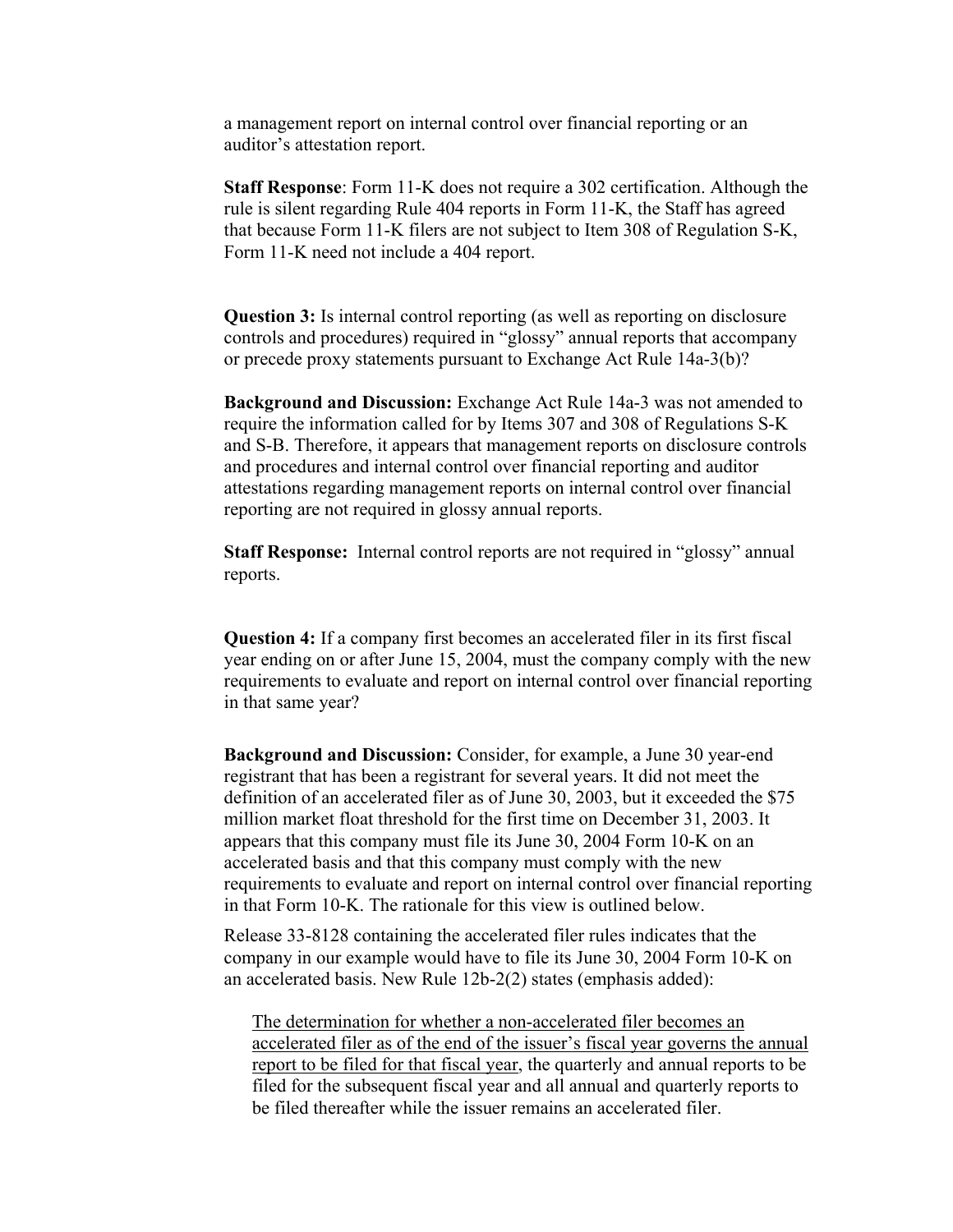The commentary on pages  $17 - 18$  (of 74) of the release explains this. It states (emphasis added):

A company that does not fall within the "accelerated filer" definition as of its first fiscal year ending on or after December 15, 2002 will have to reevaluate its status at the end of each fiscal year. To address concerns raised by commenters, a company will determine its public float by looking back at the last business day of its most recently completed second fiscal quarter. This allows companies to know further in advance whether they will become an accelerated filer at the end of their fiscal year and allow them to begin making the appropriate preparations.

As explained in the new definition of "accelerated filer," the determination of whether a non-accelerated filer becomes an accelerated filer as of the end of its fiscal year governs the annual report to be filed for that fiscal year, the quarterly reports to be filed for the subsequent fiscal year and annual and quarterly reports to be filed thereafter. Under the final rules, a company would not need to determine whether it would become an accelerated filer other than at the end of its fiscal year. We believe this provides increased notice to a company for planning purposes. It also lessens any potential confusion to investors by a sudden change in deadlines.

For example, if a calendar year-end company meets the public float requirement, but has not filed its first annual report as of December 31, 2002, it does not become an accelerated filer and remains subject to existing deadlines for its 2002 annual report and its 2003 quarterly reports. However, if on December 31, 2003, the company meets the public float test as of the last business day of its second fiscal quarter ending June 30, 2003 and meets the other requirements of the accelerated filer definition, the company becomes an accelerated filer subject to the accelerated deadlines for its 2003 annual report, 2004 quarterly reports and all periodic reports thereafter.

Since the company in our example would have to file its June 30, 2004 Form 10-K on an accelerated basis, it appears that it would be required to comply with the Section 404 internal control reporting requirements in that Form 10- K.

The Section 404 rulemaking release (Release 33-8238) states the following on page 2 (of 94) (emphasis added):

A company that is an "accelerated filer," as defined in Exchange Act Rule 12b-2, as of the end of its first fiscal year ending on or after June 15, 2004,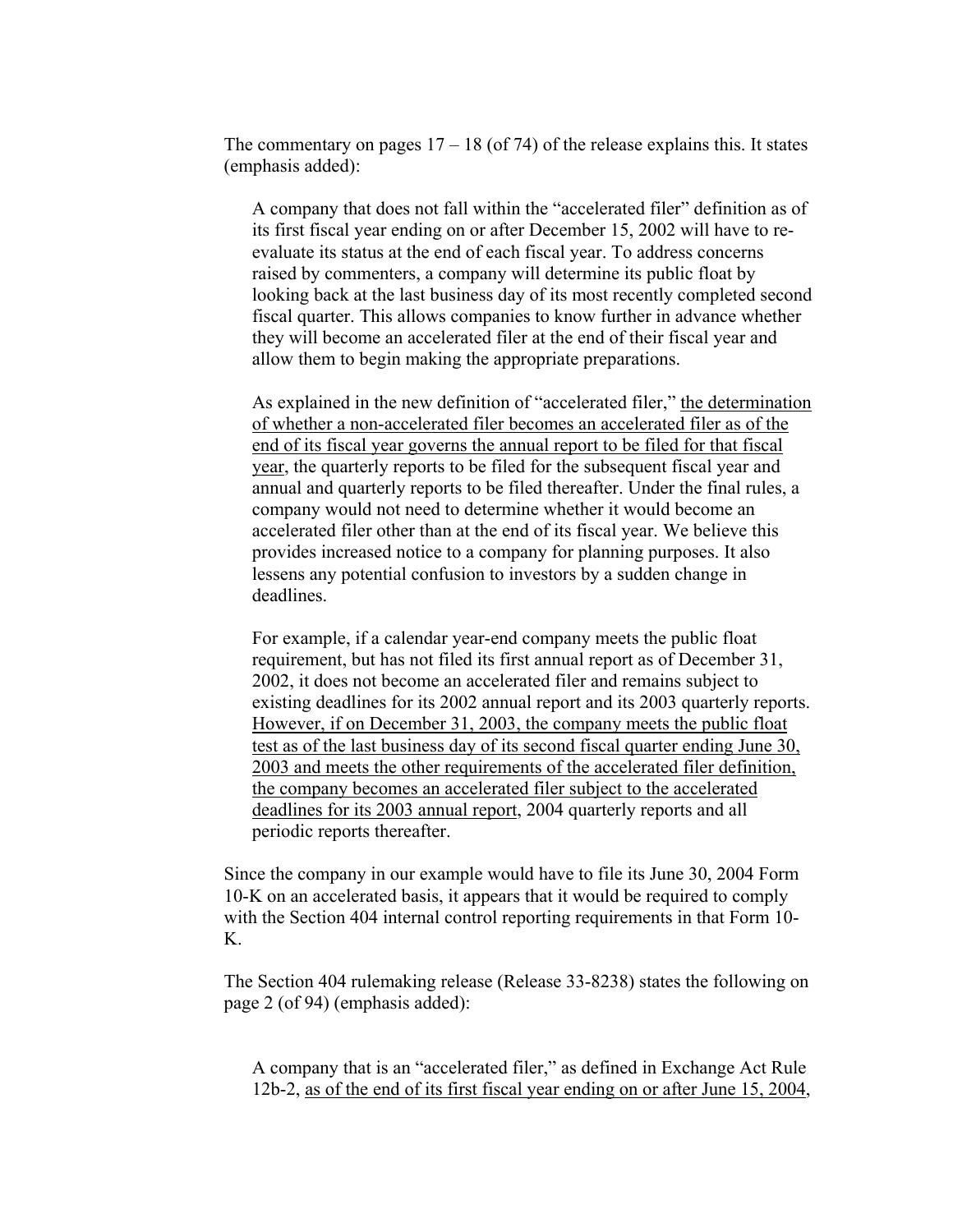must begin to comply with the management report on internal control over financial reporting disclosure requirements in its annual report for that fiscal year.

The release contains the same language on page 29.

**Staff Response:** Yes. A company that first becomes an accelerated filer in its first fiscal year ending on or after June 15, 2004, must comply with the new requirements to evaluate and report on internal control over financial reporting in that same year.

**Question 5:** How should a registrant evaluate and report changes in internal control during interim periods?

**Background and Discussion:** New Exchange Act Rules 13a-15(d) and 15d-15(d) and Item 308(c) of Regulations S-K and S-B require companies to evaluate changes in internal control over financial reporting each quarter and report changes that have materially affected, or are reasonably likely to materially affect, the registrant's internal control over financial reporting.

a. How should a registrant "measure" a change in controls to decide whether it materially affects controls? Is a change material if there are merely significant differences in the techniques a company uses to achieve its control objectives? Does there need to be a change in the level of control effectiveness before a change is considered material? For example, if a significant change in the techniques a company uses to achieve its control objectives occurred (e.g., due to an acquisition or the installation of a new system) but the controls were judged to be effective before and after the change, is this a material change?

**Staff Position:** Obviously there is judgment is involved in making the determination. The rule was drafted in such a way that what has to be reported goes beyond just correcting problems. If material amounts have been spent on changing the internal control system that suggests a significant change. The staff will look at future 10-Qs to see how practice develops.

b. When a material change is identified, what information about the change should a registrant provide? Item 308(c) simply tells a registrant to "disclose any change."

**Staff Position:** The specific disclosures depend on facts and circumstances. However, the company generally needs to describe the change, what the company did, and why and how they did it, i.e., disclose everything an investor may need to know about the change.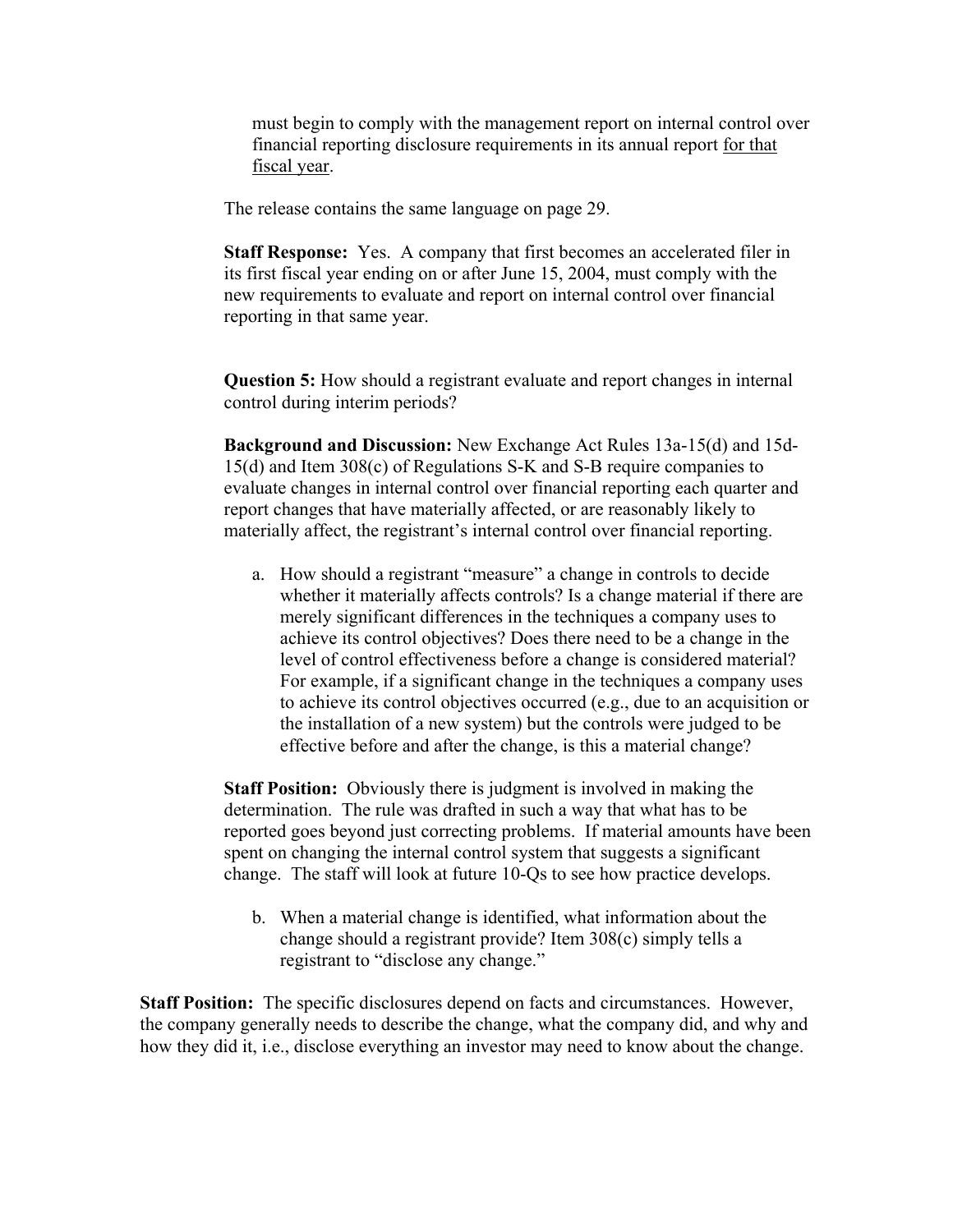#### **C. Application of Accelerated Filing Deadlines to Registration Statements that Contain Acquired Business Financial Statements**

**Background:** In the adopting release for the SEC's rule "Acceleration of Periodic Reporting Filing Dates and Disclosure Concerning Website Access to Reports" (Release No. 34-45741), the SEC Staff stated that they saw no significant reason to shorten the deadline for filing audited financial statements for acquired businesses. Therefore, no conforming amendments related to acquired business financial statements were adopted.

It is our understanding that reporting requirements for acquired businesses are intended to be completely unaffected by the accelerated filing rule, including the age of unaudited interim period financial statements under Rule 3-01 of Regulation S-X and the requirement under Rule 3-12 of Regulation S-X to update financial statements (except in the case where the acquired business is a reporting company that is also an accelerated filer under the new rule). We would like the SEC Staff to confirm our understanding. Also, it is our understanding that the accelerated filing requirements do not apply to target business financial statements included in a proxy or Form S-4 (unless the target is an accelerated filer). We would like confirmation of our understanding.

Given that acquired business financial statements are unaffected by the accelerated filing rule, differences may arise between the age of financial statements required for a registrant and the age of financial statements required for the acquired business in a registration statement. For example:

Calendar year end registrant is an accelerated filer and wants to have a registration statement declared effective August 10, 2004. The registration statement contains registrant audited financial statements for the three years ended December 31, 2003 and unaudited financial statements for the six months ended June 30, 2004 (August 10 is after the  $40<sup>th</sup>$  day following quarter end). Registrant has a probable acquisition greater than 50% significant for which audited financial statements are required to be included under Rule 3- 05 of Regulation S-X. For the acquired business audited financial statements for the three years ended December 31, 2003 and unaudited financial statements for the three months ended March 31, 2004 are required (the  $135<sup>th</sup>$ day is August 13) to be included in the registration statement.

To address a similar type of age difference that can arise between domestic registrants and foreign acquired businesses, the SEC Staff previously published the following guidance in *Division of Corporation Finance: International Financial Reporting and Disclosure Issues*:

"Depending on the fiscal year ends of a domestic registrant and a foreign target company, application of the age of financial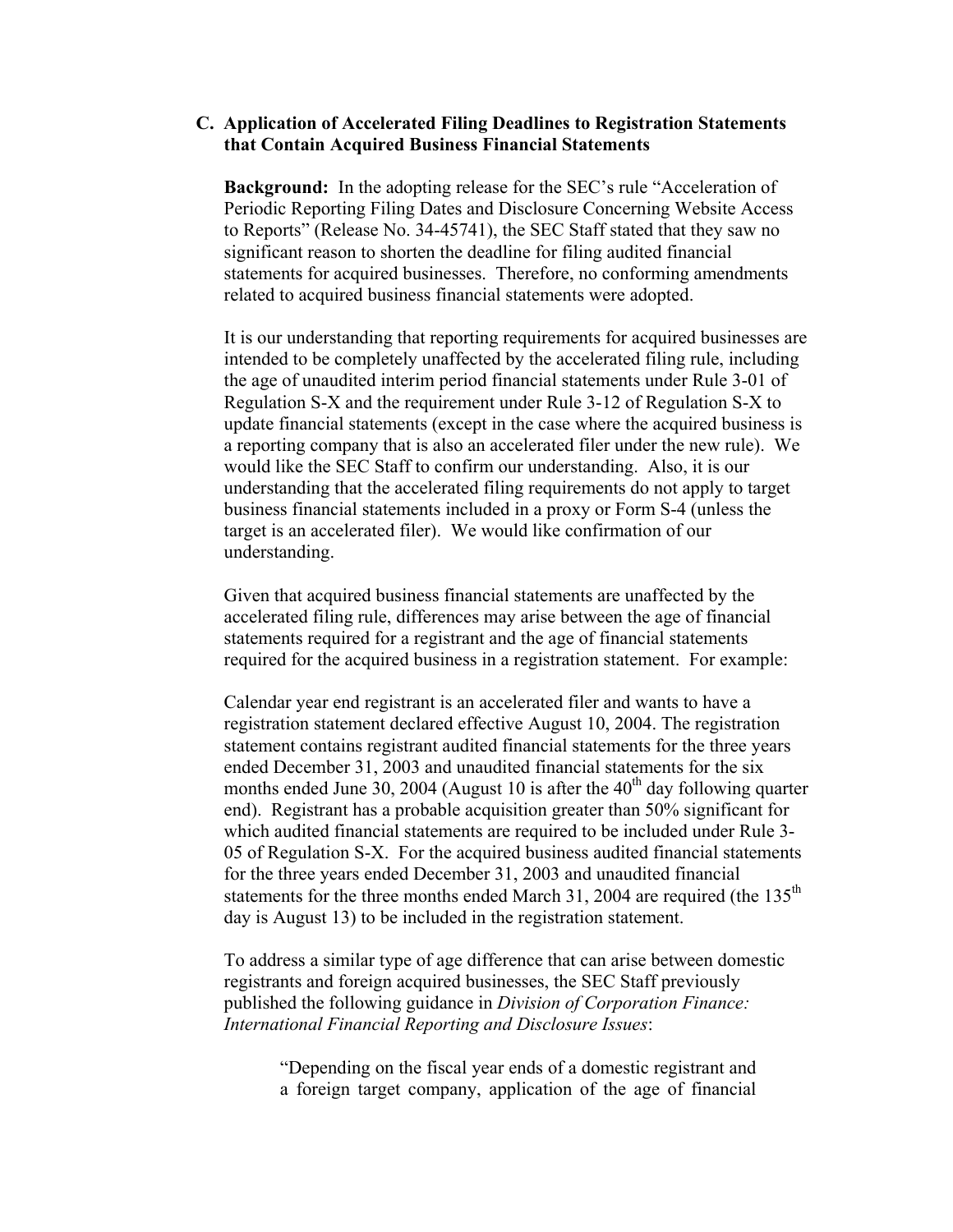statement rules may require the foreign target company to include a period in the pro forma information more current than its separate historical financial statements. Article 11 of Regulation S-X permits the ending date of the periods included for the target company to differ from those of the registrant by up to 93 days, and may provide sufficient relief. The staff also will consider combinations of periods that involve overlaps or gaps in the information of the target company of up to 93 days, provided that the resulting annual and interim periods are of the same length required for the registrant, and there are no overlaps or gaps in the registrant's information. However, the staff would not permit a registrant to omit an interim pro forma presentation because of different fiscal periods."

**Question 1:** To avoid inconsistent periods being presented, must the registrant wait until the acquired business' financial statements for the same period (in this case interim period ended June 30, 2004) are available before the registration statement can be declared effective? If so, it would result in *de facto* application of the new rule to acquired businesses and that appears not to be the intent of the SEC based on the discussion in the adopting release.

**Staff Response:** No. Rule 3-05 age requirements remain unchanged. There was no intent to create *de facto* application of the new rule to acquired businesses. Therefore, different periods may be presented for the registrant and the acquired business.

**Question 2:** If mismatched periods are presented, how should the pro forma information be prepared?

- a. Use the six months ended March 31, 2004 for the acquired business? This appears consistent with the 93-day recasting allowed under Rule  $11-02$ )(c)(3) of Regulation S-X and the foreign guidance.
- b. Use the six months ended June 30, 2004? This would be consistent with Rule  $11-02$ )(c)(3) of Regulation S-X and the foreign guidance but would result in somewhat of a *de facto* application of the accelerated filing rule to acquired businesses (although footnote information would not be required for the updated numbers).
- c. Use either a or b above

**Staff Response:** Either a or b would be acceptable. This applies to target companies in a Form S-4 as well.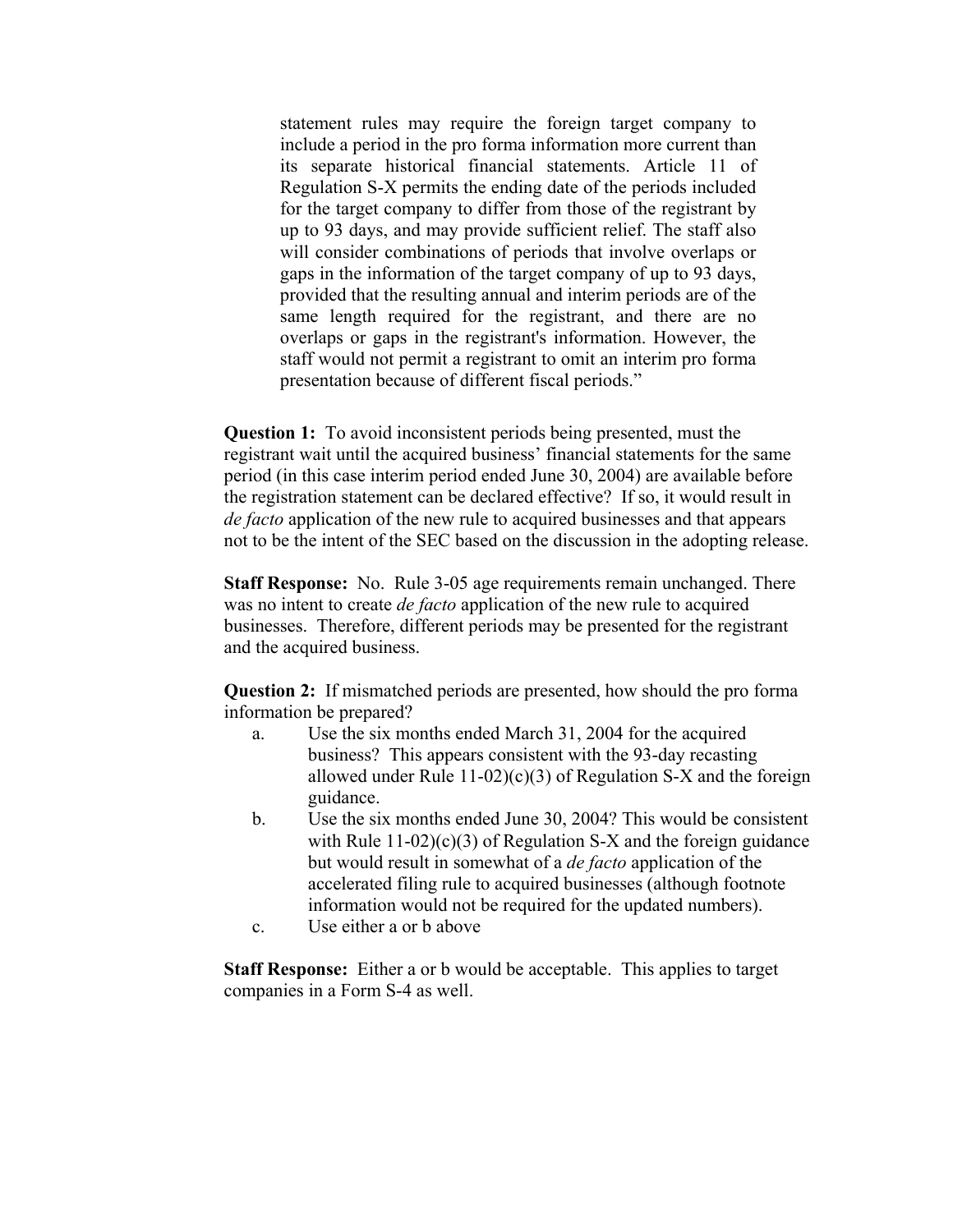### **D. Calculating Significance of Equity Method Investees under Rule 1-02(w) of Regulation S-X Background**

**Background.** For the purpose of measuring significance of equity method investees under Rule 3-09 of Regulation S-X registrants look to Rule 1-02(w) of Regulation S-X. The income test is:

 "The registrant's and its other subsidiaries' equity in the income from continuing operations before income taxes, extraordinary items and cumulative effect of a change in accounting principle of the subsidiary exceeds 10 percent of such income of the registrant and its subsidiaries consolidated for the most recently completed fiscal year. "

The SEC Staff's Staff Training Manual (Topic Two, III.B.2) includes the following:

"For purposes of computing the income significance test under SX 3-09, use GAAP changes in the equity investment as presented in the income statement, which usually includes amortization of goodwill resulting from the registrant's equity investment and any writedown of the investment for impairment that is not otherwise reflected in the investee's financial statements."

**Question 1.** For the purpose of measuring significance of equity method investees under Rule 3-09 of Regulation S-X, how should the numerator be determined?

- 1. Calculate the numerator as the equity method investee income pick up on a pretax basis at both the registrant and investee level. This approach would appear to be consistent with a literal reading of Rule 1-02(w).
- 2. Calculate the numerator as the equity method investee income pick up on an after tax basis at the investee level but prior to any registrant level income taxes. This approach appears consistent with Rule 5-03 of Regulation S-X income statement line items (i.e., Start with Line Item No. 14, *Income or loss from continuing operations*, and add to it Line Item No. 11, *Income taxes)*. Line Items 12 and 13 are for minority interest and equity method earnings pick up, which are both presented on an after tax basis.
- 3. Calculate the numerator as the equity method investee income pick up on an after tax basis at both the registrant and investee level. This approach appears consistent with a literal reading of the SEC Staff Training Manual.

**Staff Position:** View 1. For purposes of S-X Rule 3-09 financial statement requirements and S-X Rule 4-08(g) summarized financial information, a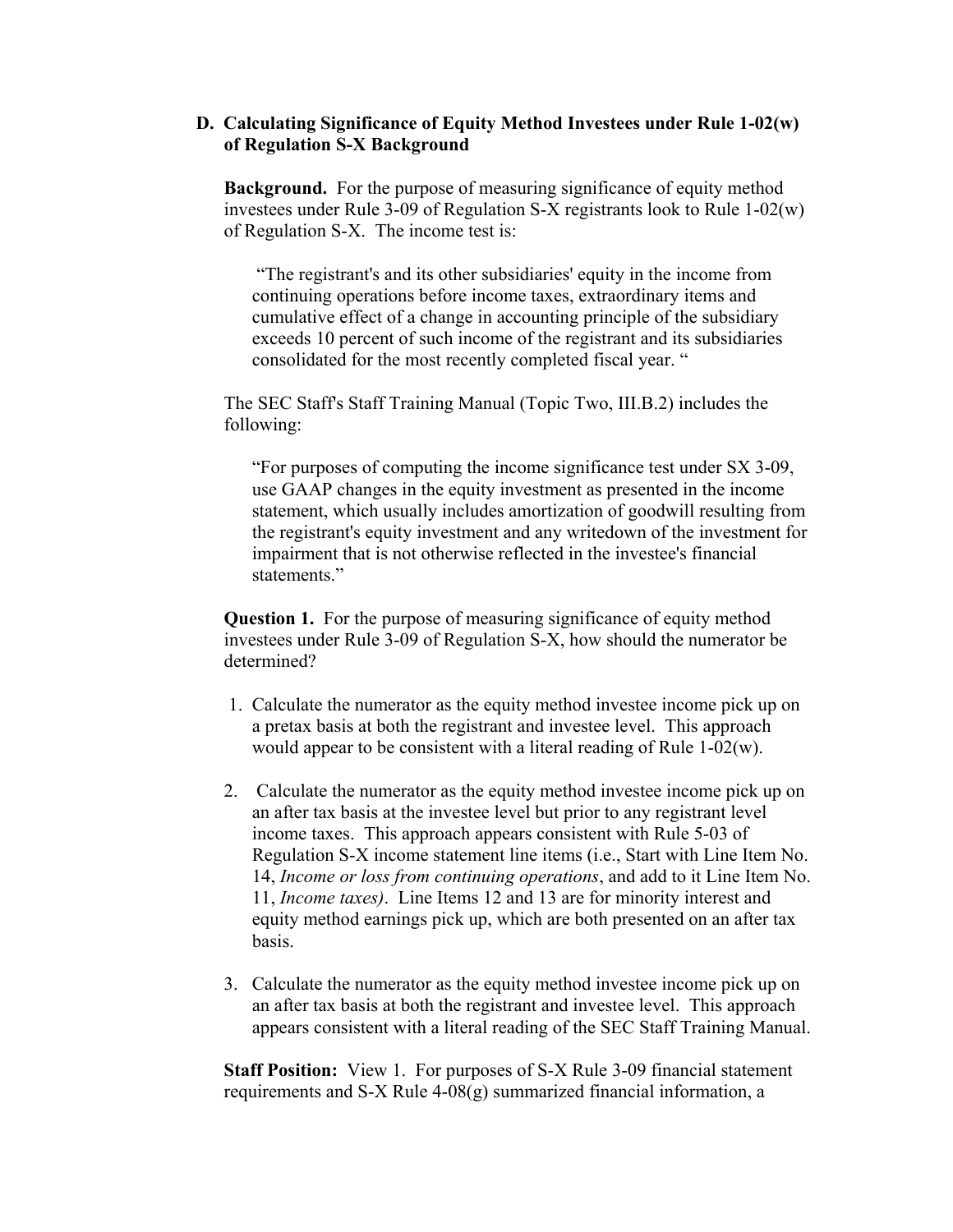registrant must refer to the significance tests under Rule 1-02(w) of Regulation S-X. The "income test" is based on the registrant's "equity in the income from continuing operations before income taxes, extraordinary items and cumulative effect of a change in accounting principle" compared to "such income of the registrant and its subsidiaries consolidated for the most recently completed fiscal year." Such equity in an investee's pretax earnings is not otherwise shown or disclosed in the registrant's financial statements, so the amount to be used as the numerator in the test must be calculated.

The SEC staff expressed its view that the numerator of the income test for an equity investee should reflect the amount included in the registrant's income statement as equity earnings (1) adjusted for the registrant's share of income taxes recognized by the equity investee, (2) adjusted for the registrant's share of the investee's extraordinary items, cumulative effects of accounting changes and discontinued operations, if any and to the extent recognized in that line item, and (3) exclusive of any tax effects recognized by the registrant related to the equity investee (e.g., the tax effects of the amortization of equity method basis differences or any impairment of the equity method investment).

**Question 2:** For the denominator (or the numerator, if applicable), should the amount of extraordinary items and cumulative effect of a change in accounting principle included in the earnings from equity method investments pick-up be added back to consolidated income from continuing operations?

- 1. Yes, if the answer to Question 1 above is "1."
- 2. No, if the answer to Question 1 above is "2" or "3."

The SEC staff expressed its view that the denominator of the income test should reflect the amounts included in the registrant's income statement as income from continuing operations after adjustment to place (1) minority interest in income of consolidated subsidiaries and (2) equity in earnings of unconsolidated subsidiaries and 50 percent or less owned persons (i.e. all items similar to the numerator) on a basis that is consistent with the numerator. That is, adjustments should be made to the denominator for all items similar to those in the numerator to achieve an "apples to apples" calculation. (View 1).

### **E. FIN 46 Practice Issues Addressed by Staff**

**Background:** Instruction 2 to Form 8-K defines acquisitions to include acquisition by lease, exchange, merger, consolidation, succession or other acquisition. An entity consolidated under FIN 46 could also meet the definition of a business under Article 11.